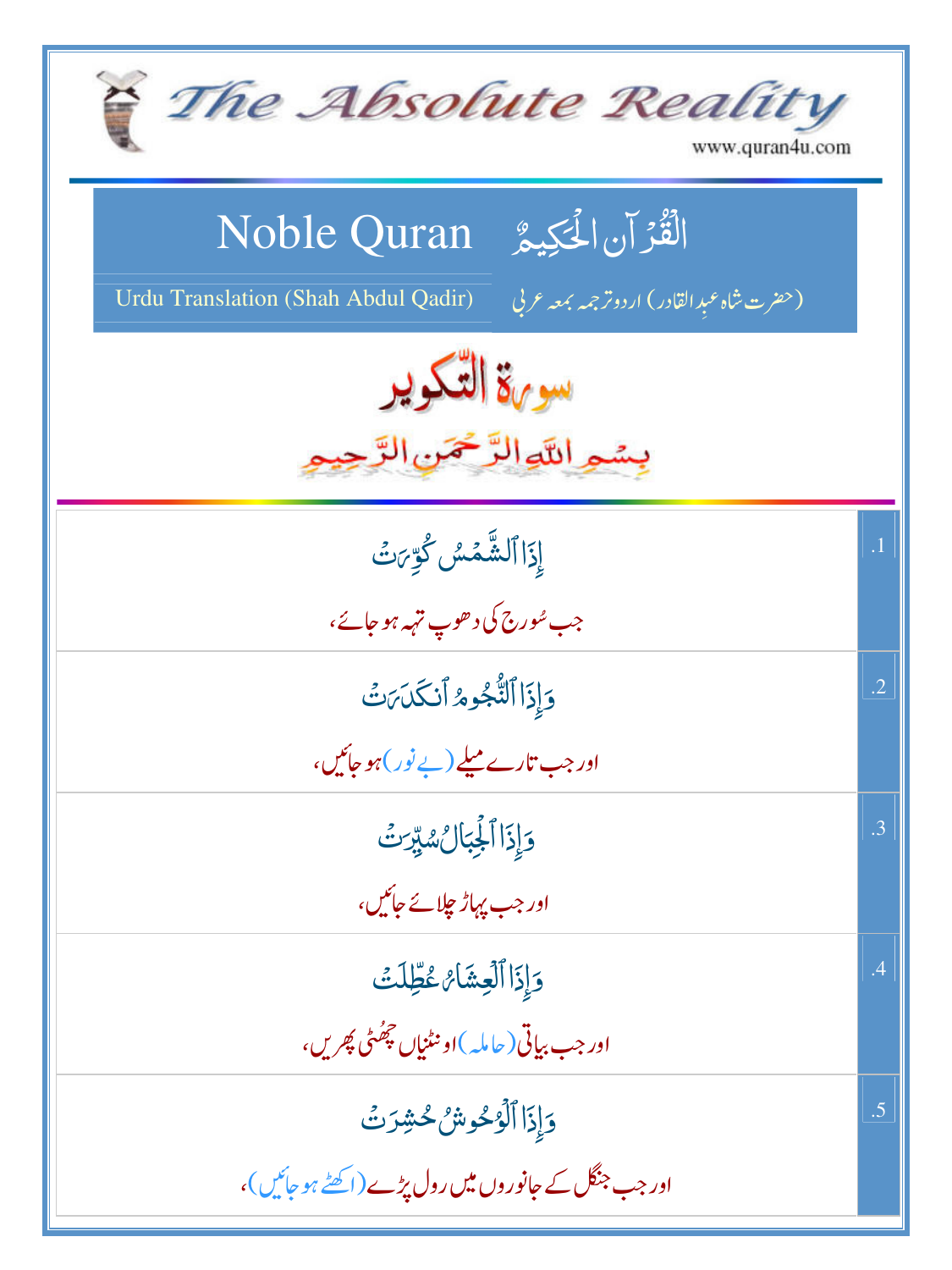| وَإِذَا ٱلَّبِحَامُ سُجِّرَتُ                              | .6             |
|------------------------------------------------------------|----------------|
| اور جب دریاحجھونکے (بھڑ کائے)حائیں،                        |                |
| وَإِذَا ٱلنُّفُوسُ رُوِّجَتُ                               | $\cdot$ 7      |
| اور جب جیوں ( جانوں )کے جوڑ بند ھیں (جسم سے )،             |                |
| وَإِذَا ٱلْمَوْءُدَةُسْبِلَتْ                              | $\overline{8}$ |
| اور جب بڻي جيتي گاڙ دي کو( <sub>سے</sub> )يو پ <u>تھ</u> ، |                |
| ٟۑؚٲٞؠۣۜ۠ۮؘٮ۬ۢٮ۪ۣٷ۠ؾؚڶٮٞ                                   | .9             |
| <i>گس گن</i> اه پر ماري گئي ؟                              |                |
| <u>وَإِذَا الصُّحْفُ نُشِرَتَ</u>                          | .10            |
| اور جب کاغذ (اعمال نامے ) کھولے جائیں،                     |                |
| وَإِذَا ٱلسَّمَآءُ كُشِطَتَ                                | .11            |
| اور جب آسان کا چھلکا(پر دہ)اُتارے،                         |                |
| <u>وَإِذَا ٱلْجَحِيحُ سُعِّرَتَ</u>                        | .12            |
| اور جب دوزخ د ہرکائی جائے،                                 |                |
| وَإِذَاآَ لَجُنَّةُ أُرْلِفَتْ                             | .13            |
| اور جب بہشت پاس لائی جائے،                                 |                |
|                                                            |                |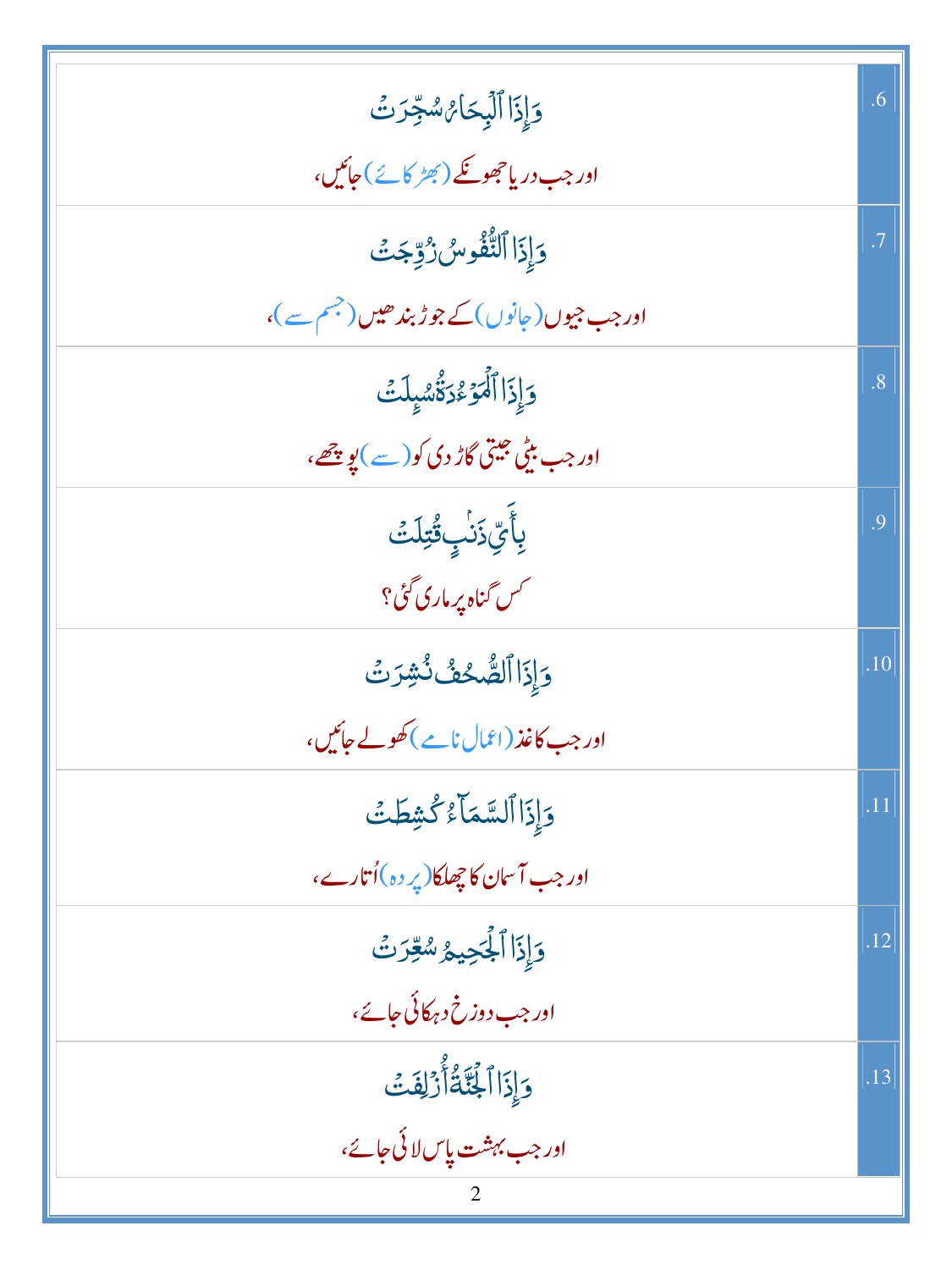| عَلِمَتۡ نَفۡسُ مَّاۤ أَحۡضَرَتۡ                                              | .14 |
|-------------------------------------------------------------------------------|-----|
| جان لے جی (ہر <sup>نفس</sup> )جو لے کر آیا۔                                   |     |
| فَلَأَأْتُسِمُ بِأَلْحُنَّسِ                                                  | .15 |
| سوقشم کھاتاہوں(ساروں کی) پیچھے ہٹ جاتے،                                       |     |
| ٱلْجَوَارِ ٱلْكُنَّسِ                                                         | .16 |
| سیدھے چلتے،دبک جانے والوں کی۔                                                 |     |
| وَٱلَّيَٰلِ إِذَا عَسَّعَسَ                                                   | .17 |
| اور رات کی، جب اس کااٹھان(رخصت)ہو۔                                            |     |
| وَٱلصُّبَحِ إِذَاتَنَفَّسَ                                                    | .18 |
| اور صبح کی،جب دم بھرے۔                                                        |     |
| إِنَّهُ لَقَوْلُ بَسُولِ كَرِيمٍ                                              | .19 |
| مقرر (بیٹک) یہ کہا( قر آن) ہے ایک بھیجے ہوئے عزت والے ( فر شتہ عالی مقام) کا، |     |
| ذِىقُوَّةٍغِندَاذِىٱلۡعَزۡشِمَكِينِ                                           | .20 |
| قوّت رکھتا، تخت کے مالک پاس در جہ پایا۔                                       |     |
| 3                                                                             |     |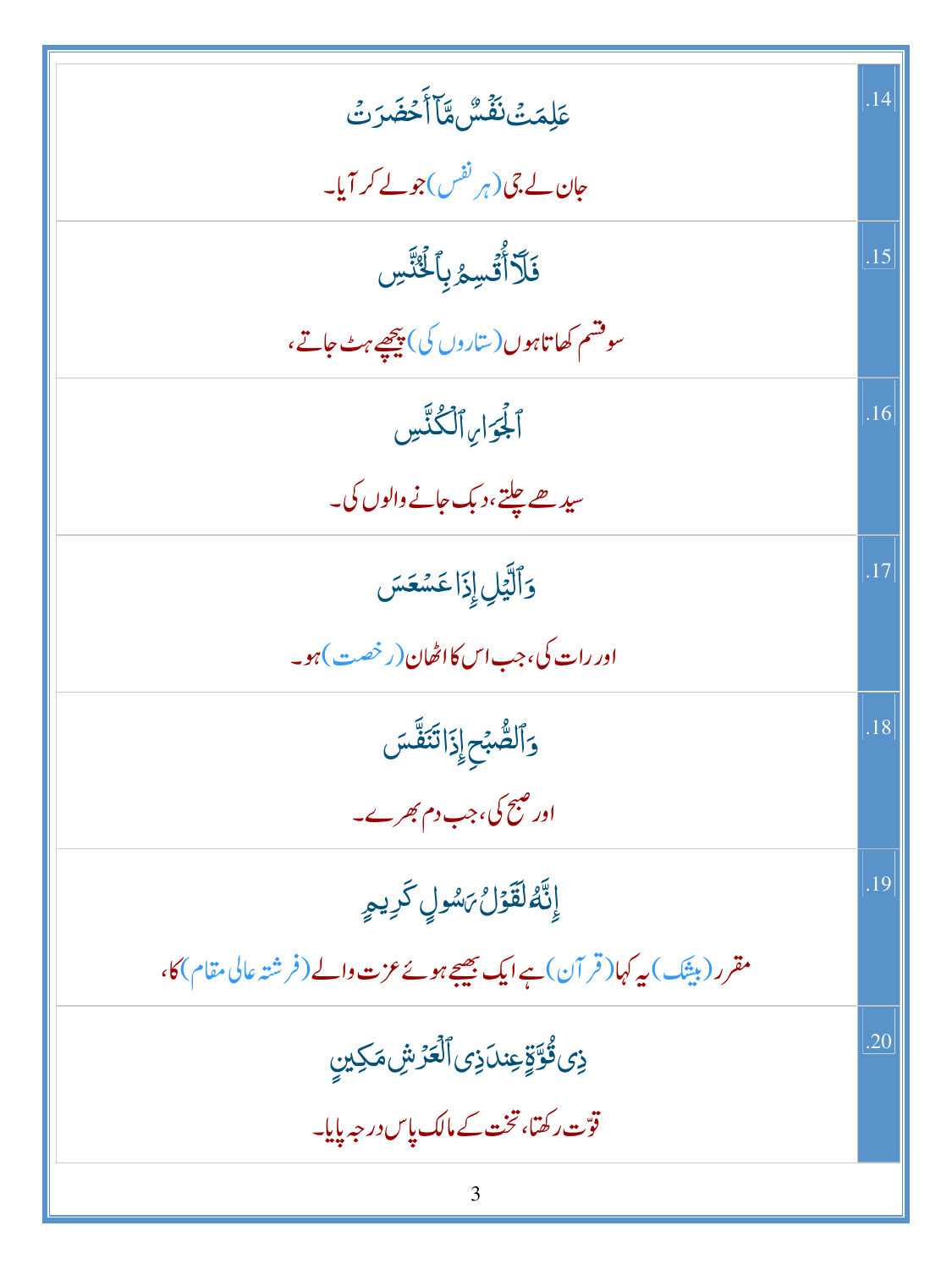| مُّطَاعِثَةِ أَمِينِ                                     | .21 |
|----------------------------------------------------------|-----|
| سب کامانا،وہاں کامعتبر ہے۔                               |     |
| وَمَاصَاحِبُكُم <i>ِ بِمَجْنُ</i> ونِ                    | .22 |
| اور به تمہارار فیق کچھ نہیں دیوانیہ۔                     |     |
| وَلَقَدۡ مَءَاءُبِٱلۡكُّنُّ ٱلۡ ٱلۡبِينِ                 | .23 |
| اور اس نے دیکھاہے اس کو کھلے کنارے آسان کے ،             |     |
| وَمَاهُوَعَلَى ٱلْغَيْبِ بِضَنِينِ                       | .24 |
| اور غیب کی بات پر نہیں بخیل۔                             |     |
| وَمَاهُوَبِقَوْلِشَيْطَنِ%َجِيمِ                         | .25 |
| اور بہ کہا( قر آن) نہیں <sup>کس</sup> ی شیطان مر دود کا۔ |     |
| <u>فَأَيْنَ تَنۡ</u> ۿَبُونَ                             | .26 |
| چرتم کد حرچلے جاتے ہو؟                                   |     |
| إِنَّ هُوَ إِلَّاذٍ كُرُّ لِلْعَلَمِينَ                  | .27 |
| یہ توایک سمجھوتی (نص <u>بحت ) ہ</u> ے جہان کے واسطے۔     |     |
|                                                          |     |